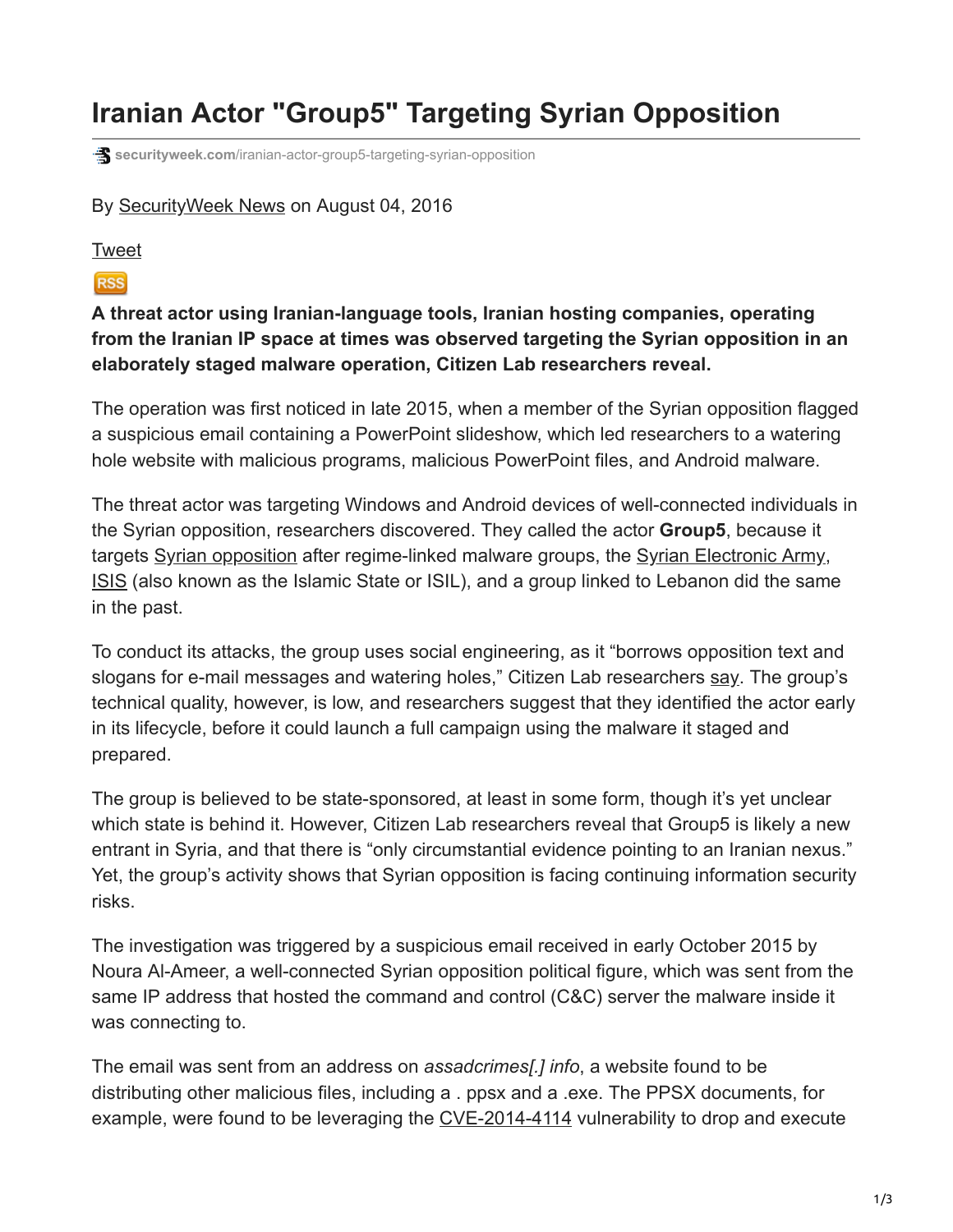malicious code, but also to execute OLE objects using animation actions within a PowerPoint slideshow.

Researchers also discovered that the group was employing two commonly available Remote Access Trojans (RATs): [njRat](https://www.securityweek.com/njrat-malware-gains-popularity-among-middle-east-attack-groups) and [NanoCore](https://www.securityweek.com/nation-state-actors-use-fileless-tricks-deliver-rats) RAT for its nefarious operations. The binaries were delivered hidden under several layers of obfuscation to reduce the possibility of detection by antivirus software.

The two malware variants were used to collect data from the compromised machines, to keep an eye on the victim's screen, or capture passwords and keystrokes. They were also used to remotely delete files and even to spy on the computer user via the microphone or webcam.

In addition to these malicious applications for Windows, the *assadcrimes[.]info* website also contained a decoy Flash Player update page that linked to a piece of Android malware called [DroidJack](https://www.securityweek.com/developers-android-rat-droidjack-traced-india). The Trojan, which evolved from a piece of malware called SandroRAT, was recently used in a global attack, hidden inside [a fake Pokémon GO application.](https://www.securityweek.com/backdoored-pokemon-go-app-infects-android-devices)

The Trojan was created to capture messages, contacts, photos and other data from the infected Android device, as well as to remotely activate the phone camera and microphone, without notifying the victim. The use of this malware isn't surprising, researchers say: "It is common for Syrians to share Android APK files outside the Google Play Store, as Google Play Services are not available within Syria."

Because the *assadcrimes[.]info* operators left a folder containing the website logs public, researchers were able to identify the IP addresses used by Group5 while developing the site, though they couldn't conclusively identify victims' IPs. During the site's early development in the first half of October, it was accessed hourly from an Iranian IP block. The operators also accessed the site from the malware's C&C server, Citizen Lab says.

"These links provide evidence for an Iranian nexus, and suggest that the operator may have been taking steps to conceal their true origin IP. However, these steps were not well executed, which enabled us to track Group5 as they continued to access the site," researchers reveal. According to them, however, the threat actor appears to have abandoned the site after New Year, following a flurry of activity in October 2015.

According to researchers, there is also the possibility that a known group was behind all this operation and that a key piece that was missing from the puzzle prevented the investigators from making the correct associations, although the tools used to obfuscate the RATs link the group to known threat actors (Mr. Tekide) and tools (the PAC Crypt tool).

"We cannot conclude with certainty that Group5 is Iran-based, although the confluence of information outlined above provides a circumstantial case. The IP addresses observed during early stages of development of the Assadcrimes website, as well as the Iranian hosting provider and the Persian language mailer, all speak to a level of Iranian presence.